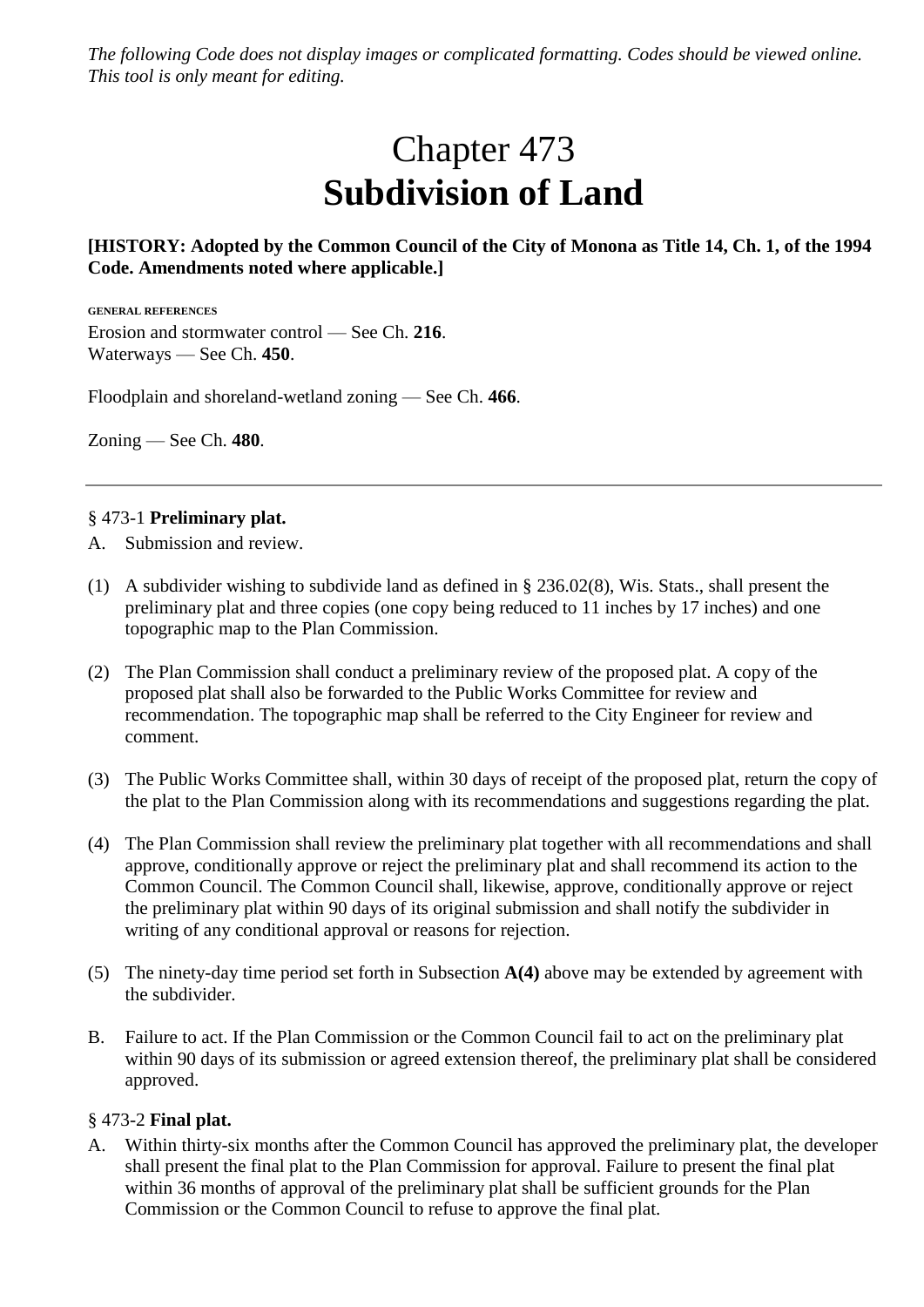- B. Within 60 days after submission of the final plat, the Plan Commission shall review the final plat and determine whether it meets all conditions of the approved or conditionally approved preliminary plat and shall recommend its action to the Common Council. The Council shall, within 60 days of the original submission of the final plat, approve or reject the final plat. If rejected, the subdivider shall be notified in writing of the preliminary plat conditions that have not been complied with. The sixtyday approval period may be extended by agreement with the developer.
- C. If the Council fails to act on the final plat within 60 days of its submission or agreed extension thereof, the plat is approved.
- D. The subdivider shall obtain any necessary approval of state agencies or departments.
- (1) The subdivider shall obtain all required signatures to all required certificates. The City Clerk and City Treasurer shall be the last two signatures to be affixed to the final plat before submission to the county.
- E. The subdivider shall present the plat for recording within 12 months of the date of the last approval of the plat and within 36 months of the first approval, in order to sustain an approved status.
- F. The subdivider shall file two copies of the recorded final plat with the City Clerk.

### § 473-3 **Public improvements.**

- A. Security. Except as provided in Subsection **B**, public improvements in new subdivisions or lot divisions shall be installed and financed as follows:
- (1) The subdivider shall prepare a design of water, sewer and storm sewer facilities required and shall establish road grade and elevations after the final plat has been recorded. The subdivider shall also prepare cost estimates of water, sewer, storm sewer facilities and cost estimates of grading and graveling of streets. All work performed by the subdivider pursuant to this subsection shall be per applicable City standards and/or additional or other standards set forth by the City Engineer and shall be subject to review and approval by the City Engineer.
- (2) The subdivider shall deposit in full financial surety with the City Treasurer the costs estimated by the Engineer under Subsection **A(1)**, unless the Common Council has determined that the developer may proceed under Subsection **B** hereof.
- B. Public improvements in tax incremental finance districts. If the Common Council determines that development of a particular project or parcel in a tax incremental finance district is in the best interest of the City and such development is unlikely to proceed due to the cost associated with public improvements, the Common Council may direct that the public improvements be installed by the City at the City's expense. In that event, the City shall levy special assessments against the benefited properties to offset all or part of the cost of the public improvements. Special assessments levied under this subsection shall be deemed special assessments for local improvements under § 66.0701, Wis. Stats. The provisions of § 66.0703, Wis. Stats., relating to notice and waiver of hearing, and of § 66.0701, Wis. Stats., relating to lien and appeals of local special assessments, shall apply to assessments levied pursuant to this section.
- C. Option of developer to install public improvements.
- (1) In tax incremental finance districts, the Common Council may allow developers the option of assuming responsibility for installation of public improvements described in Subsection **A** as herein provided.
- (2) Prior to the recording of a final plat or approval of the development, the developer shall furnish the City with financial surety equal to 110% of the estimated constructed costs and a copy of a private contract for installation of public improvements, both approved by the City Engineer in accordance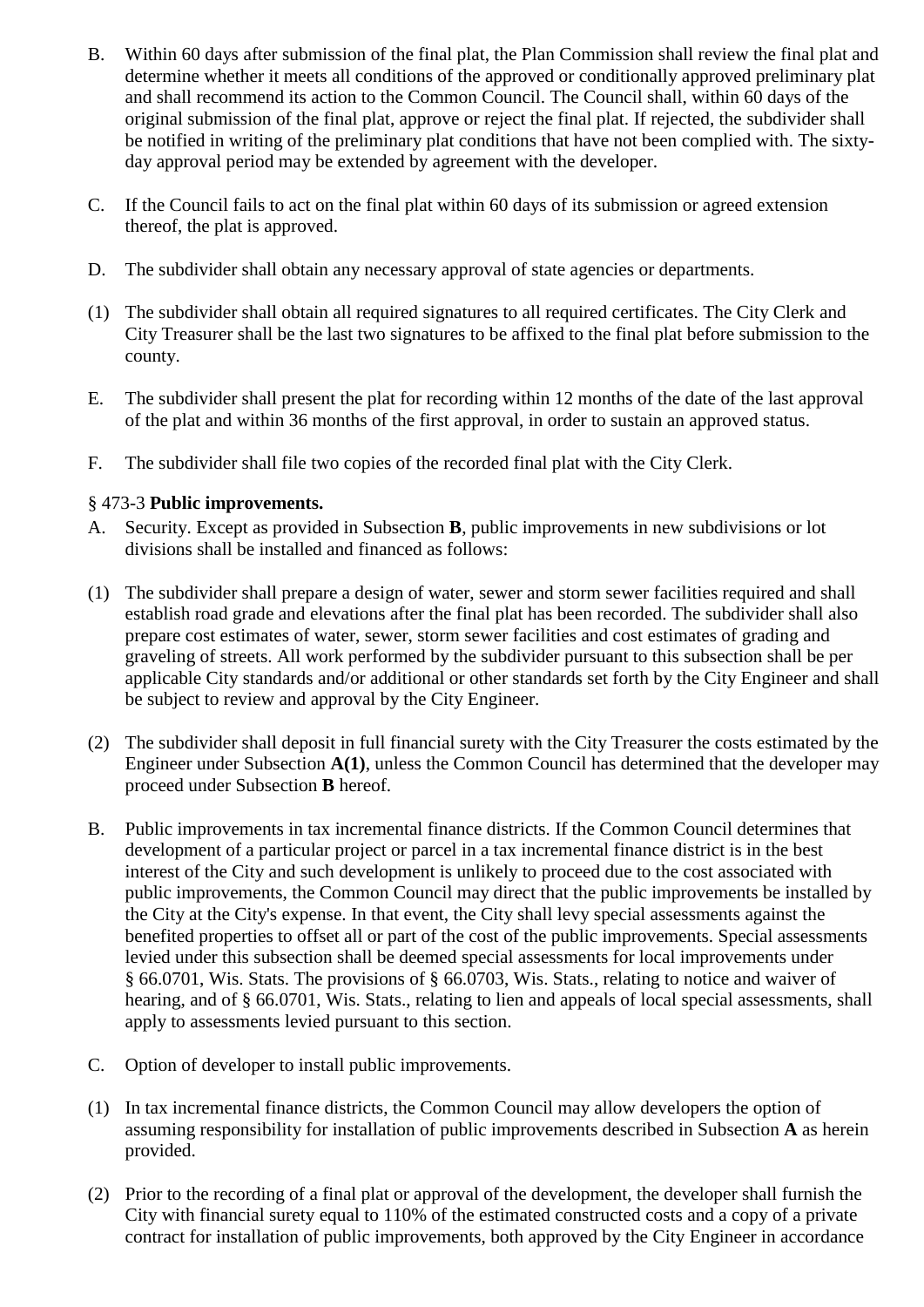with guidelines established under Subsection C(1). The surety shall guarantee payment of 110% of the final project cost and hold the owner harmless from all claims, including any defects in workmanship or material, for a period of one year after the project improvements are completed and transferred to the City. If approved by the Common Council, an irrevocable letter of credit may be substituted in whole or in part for the financial surety.

- (3) Upon certification by the City Engineer that the construction has been completed and meets all City requirements for public improvements and by the City Clerk that the developer has filed the necessary financial surety and satisfied all outstanding claims for work on the project, the City Engineer shall prepare and recommend to the Common Council a resolution for purchase of the improvements by the City on such terms and conditions as the Council deems in the best interests of the City. Payment in whole or part for the improvements may be made from the City general fund, general obligation or revenue borrowings, tax incremental funds, special assessments against benefited property or any combination thereof.
- (4) Special assessments levied under this section shall be deemed special assessments for local improvements under § 66.0701, Wis. Stats. The provisions of §§ 66.0701 and 66.0703, Wis. Stats., relating to notice and waiver of hearing, and of § 66.0701, Wis. Stats., relating to lien and appeals of local special assessments, shall apply to assessments levied pursuant to this section.
- (5) The City Engineer shall prepare a standard procedure manual implementing the provisions of this section. After review and approval by the Common Council, the Manual of Procedure for Installation of Improvements in Tax Incremental Financing Districts shall be kept on file in the office of the City Engineer and be open to public inspection; compliance with the Manual shall be deemed a condition of approval of subdivisions or developments within tax incremental financing districts in the City.

### § 473-4 **Land divisions.**

A. Definition. As used in this section, the following terms shall have the meanings indicated:

# **LAND DIVISION**

The division of any parcel of land within the City for purposes of sale or building development. It shall not include:

- (1) Transfers of interest in land by will or pursuant to court order.
- (2) Leases for a term not to exceed 10 years, mortgages or easements.
- (3) The sale or exchange of parcels of land between owners of adjoining property if additional lots are not thereby created and the parcels resulting are not reduced below the minimum lot sizes required by this chapter or other applicable laws or ordinances.
- (4) Land division creating four or more lots or building sites within a period of five years.
- B. Certified survey map. A division creating not more than four lots in a period of five years. Any person desiring to accomplish land division by certified survey map shall file with the Plan Commission a certified survey map as defined in § 236.34, Wis. Stats., and eight acceptable copies thereof together with a written application for approval at least five days prior to the meeting of the Plan Commission at which action is desired.
- C. Public hearing. The Plan Commission may schedule a public hearing on the proposed land division before taking action. In such case, the City Clerk shall give notice of the proposed land division to property owners within the area in which the land division is proposed as shall be deemed necessary.
- D. Review of division. The proposed land division shall be reviewed by the Plan Commission and the Public Works Committee for conformity with the provisions of this Code and the Official Map and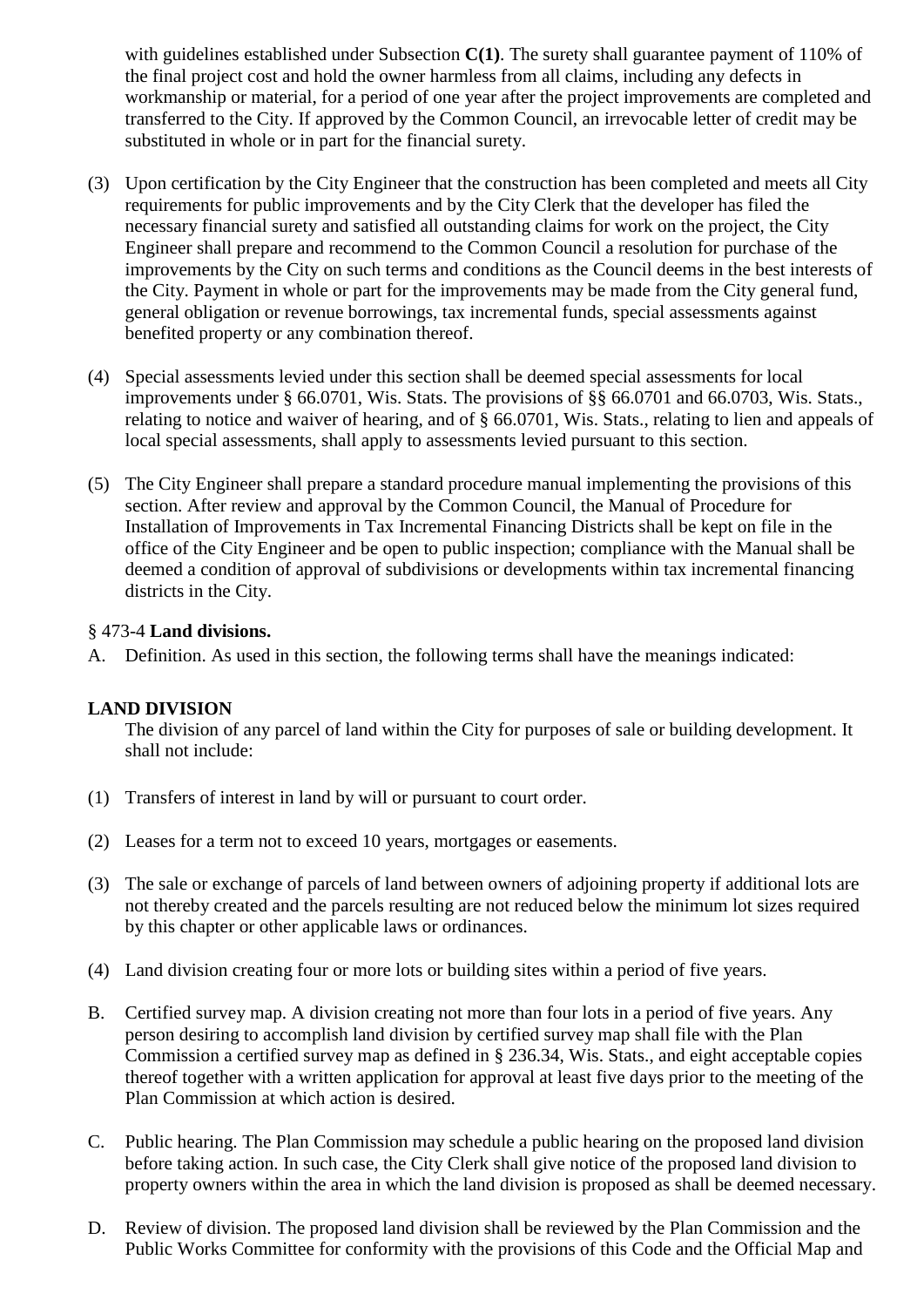Master Plan of the City.

- E. Access to streets required. No proposed land division shall be approved unless the resulting lots front on a dedicated street at least 60 feet in width.
- F. Action on application. The Plan Commission and Council shall, within 90 days of application, approve, approve conditionally, or reject the proposed land division. The applicant shall be notified in writing of any conditions of approval or the reasons for rejection.
- G. Compliance with statutes. The certified survey map shall comply with § 236.34, Wis. Stats., which is adopted by reference as part of this chapter.
- H. Variances. When in the judgment of the Plan Commission or Council, it would be inappropriate to apply literally any of the provisions of this chapter because extraordinary hardship would result, the Council may grant such variance from the provisions hereof so that substantial justice may be done and the public interests secured.

# § 473-5 **General park and public land dedication requirements.**

- A. Dedication requirement. In order that adequate open spaces and sites for public uses may be properly located and reserved and in order that the cost of providing public areas, such as but not limited to parks, recreation areas and public schools ay be equitably apportioned on the basis of additional need created by a certified survey or subdivision development or residential development where a zoning permit is required under § **480-52** to add dwelling units to a previously platted lot or lots, each subdivider or developer shall be required to dedicate land or pay fees in lieu of land for park or other public uses.
- B. General design. In the design of a subdivision, land division, planned unit development or certified survey, provision shall be made for suitable sites of adequate area for schools, parks, playgrounds, open spaces, drainageways and other public purposes. Such sites are to be shown on the preliminary plat and final plat and shall comply with the City Master Plan or components of said Plan. Consideration shall be given to the preservation of scenic and historic sites, stands of trees, marshes, lakes, ponds, streams, watercourses, watersheds, ravines and woodlands, prairie and wetlands, and plant and animal communities.
- C. Site reservations required.
- (1) Where the area proposed to be divided contains a park, playground or other public area which is shown upon the Master Plan of the City, at the Common Council's determination such area shall either be dedicated to the proper public agency or it shall be reserved for acquisition thereby within a three-year period by purchase or other means. If the land is not acquired during this period, it shall be released to the subdivider.
- (2) Whenever any river, stream or important surface drainagecourse is located in the area being divided, the subdivider of land shall provide an easement along each side of the river, stream or drainagecourse for the purpose of widening, deepening, relocating, improving or protecting the river, stream or drainagecourse for drainage or recreational use.
- D. Land dedication.
- (1) Dedication of sites. Where feasible and compatible with the comprehensive or master plan of the City, the subdivider shall provide and dedicate to the public adequate land to provide for park, recreation, school and open space needs of the land development within the City of Monona. The location of such land to be dedicated shall be determined by the Common Council. Where the dedication is not compatible with the comprehensive or master plan or for other reasons is not feasible as recommended by the Plan Commission and as approved by the Common Council, the subdivider shall, in lieu thereof, pay to the City a fee as established by this chapter, or a combination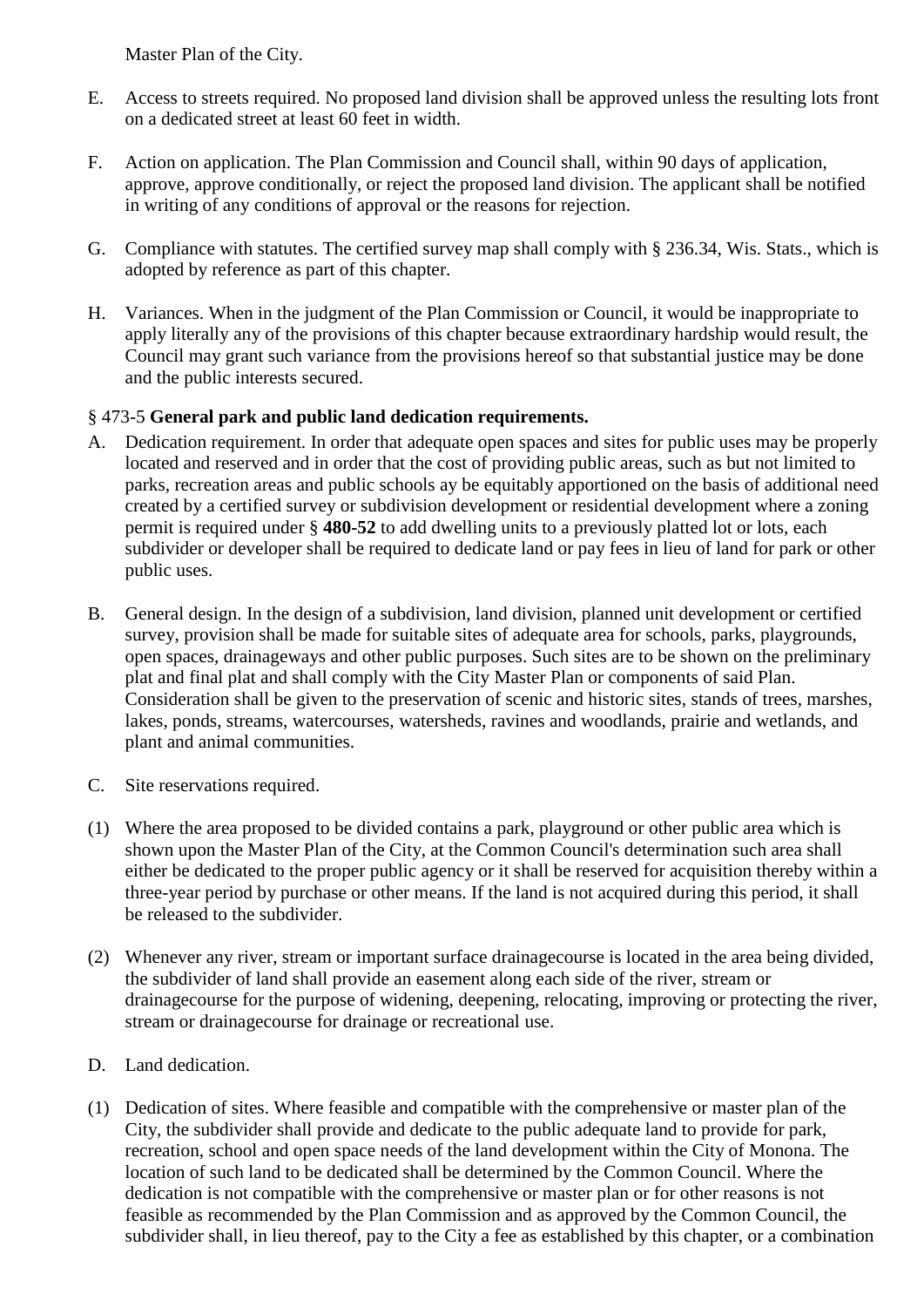thereof.

- (2) Dedication of parks, playgrounds, recreation and open spaces. The developer shall dedicate sufficient land area to provide adequate park, playground, recreation and open space to meet the needs to be created by and to be provided for the land division, subdivision or comprehensive development. The minimum dedication shall be 2,000 square feet per proposed dwelling unit.
- (3) Unknown number of dwelling units. Where the plat, certified survey or condominium does not specify the number of dwelling units to be constructed, the land dedication shall be based upon the maximum number of units permitted by Chapter **480**, Zoning, and this chapter.
- (4) Minimum size of park and playground dedications.
- (a) In general, land reserved for recreation purposes shall have an area of at least two acres. Where the amount of land to be dedicated is less than two acres, the Common Council may require that the recreation area be located at a suitable place on the edge of the proposed land division, subdivision or certified survey so that additional land may be added at such time that the adjacent land is subdivided. In no case shall an area of less than one acre be reserved for recreational purposes if it will be impractical or impossible to secure additional lands in order to increase its area.
- (b) Land reserved for recreation purposes shall be of a character and location suitable for use as a playground, play field or for other recreation purposes and shall be relatively level and dry. A recreation site shall have a total frontage on one or more streets of at least 200 feet, and no other dimension of the site shall be less than 200 feet.
- (5) Fees in lieu of land.
- (a) Where in the sole discretion of the Common Council there is no land suitable for parks within the proposed land division or the dedication of land would not be compatible with the City's comprehensive development or park plan, the minimum size under Subsection **D(4)** above cannot be met, or City officials determine that a cash contribution would better serve the public interest, the Common Council shall require the subdivider to contribute a park and recreation development fee in lieu of land. The fees collected shall be held in a nonlapsing fund to be used for purchase, development, improvement and maintenance of parks, playgrounds, open spaces and other recreational sites and facilities. A fee shall be paid as set by the Common Council in the City's Fee Schedule prior to issuance of a building permit.
- (b) The Common Council may in its sole discretion permit the subdivider to satisfy the requirements of this chapter by combining a land dedication with a fee payment. If a land dedication of 25% of the required dedication is made, the subdivider shall also contribute an amount equal to 75% of the required per-unit fee in lieu of land. If a land dedication of 50% of the required dedication is made, the subdivider shall also contribute an amount equal to 50% of the required per-unit fee in lieu of land. If a land dedication of 75% of the required dedication is made, the subdivider shall also contribute an amount equal to 25% of the required per-unit fee in lieu of land.
- (c) The City shall place any fee collected pursuant to the provisions of this section in a separate account to be used at the discretion of the Common Council in any community park, for developing adequate parks, playgrounds, recreation and open spaces.
- (6) Extraterritorial areas. Where the land division, subdivision or comprehensive development is situated within the extraterritorial jurisdiction of the City and the town operates and maintains a park system, the parkland area dedicated to the town or fees paid to the town in lieu of such dedication shall be credited against any dedication required by or fee imposed pursuant to this section.
- (7) Limitations. A subdivider shall not be required to dedicate more than 1/3 of the total area of the plat to meet the objectives of this section.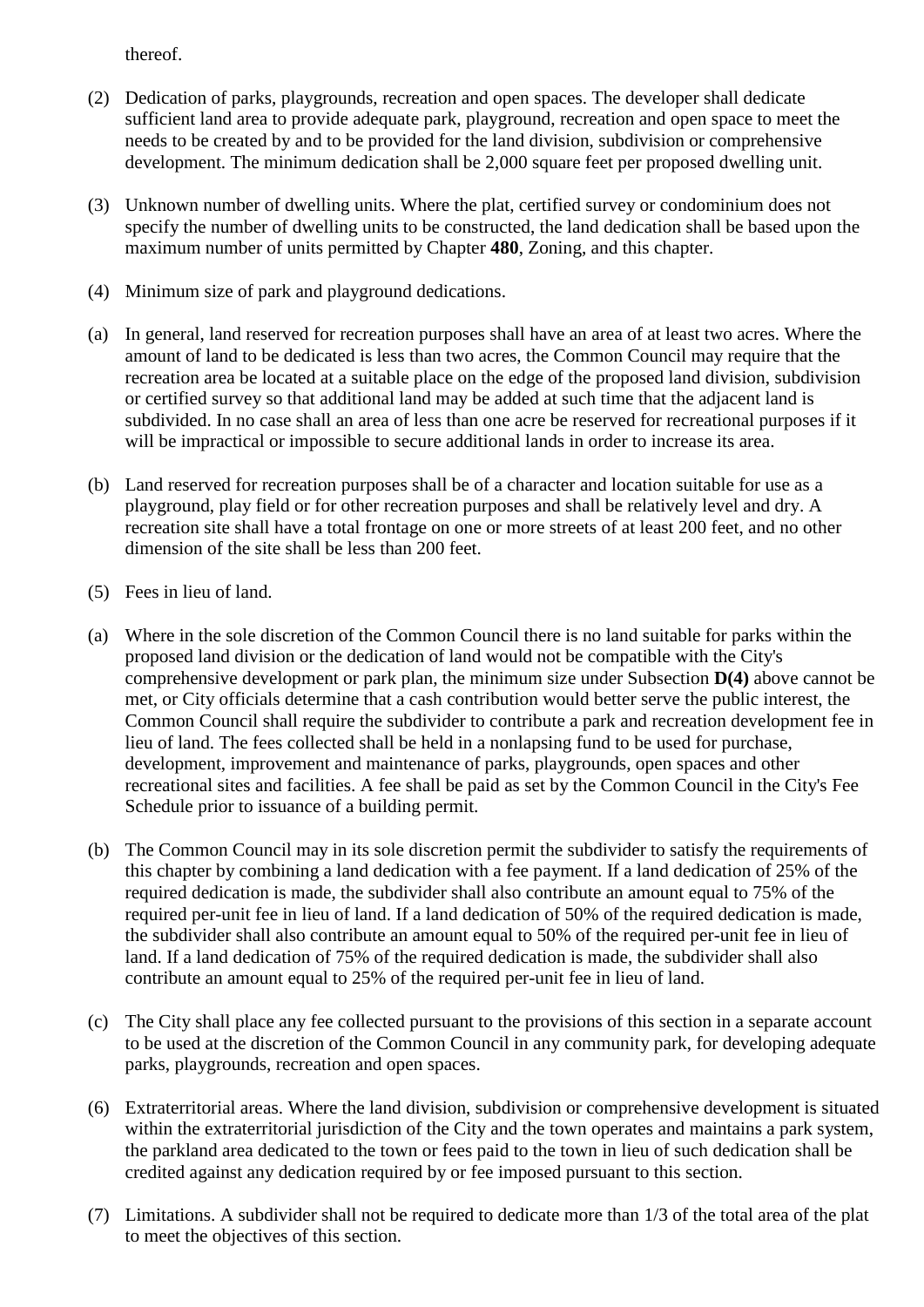- (8) Suitability of lands. The Common Council shall have sole authority to determine the suitability and adequacy of parklands proposed for dedication. Drainageways, wetlands or areas reserved for streets shall not be considered as satisfying land dedication requirements.
- (9) Access to dedicated land. All dedicated land shall have frontage on a public street and shall have unrestricted public access.
- (10) Utility extensions. The subdivider shall install or provide for installation of water and sanitary sewer lines to the property line of all dedicated land where such services are to be provided to the adjacent properties.
- E. Reservation of additional land. When public parks and sites for other public areas as shown on the Master Plan or Master Plan component lie within the proposed area for development and are greater in area than required by Subsection **D**, the owner shall reserve for acquisition by the City, through agreement, purchase or condemnation, the remaining greater public area for a period of one year of final plat approval unless extended by mutual agreement.
- F. Development of park area.
- (1) When parklands are dedicated to the City, the subdivider is required to:
- (a) Properly grade and contour for proper drainage;
- (b) Provide surface contour suitable for anticipated use of area as approved by the City Engineer; and
- (c) Cover areas to be seeded with a minimum of four inches of quality topsoil, seed as specified by the City Engineer, fertilized with 16-6-6 at a rate of seven pounds per 1,000 square feet, and mulched as specified in the standard "Specifications for Road and Bridge Construction, Sections 627 and 629." The topsoil furnished for the park site shall consist of the natural loam, sandy loam, silt loam, silty clay loam or clay loam humus-bearing soils adapted to the sustenance of plant life, and such topsoil shall be neither excessively acid nor excessively alkaline. Fine grading and seeding must occur within one year following issuance of the first building permit within that land division unless otherwise authorized by the Common Council. The improved area shall not be deemed officially accepted until a uniform grass cover to a two-inch height has been established. It shall be the responsibility of the subdivider to maintain the area until the City accepts the dedication.
- (2) It shall be the responsibility of the City to maintain the dedicated areas upon their dedication and acceptance by the City.
- (3) A neighborhood park area shall be provided by the subdivider with a standard residential water service unless located directly adjacent to a fire hydrant. A community park area shall be provided by the developer with a minimum six-inch water service or at least one fire hydrant and at least one four-inch sanitary sewer lateral, all located at the street property line.
- (4) The Common Council may require certification of compliance by the subdivider with this chapter. The cost of such report shall be paid by the subdivider.
- (5) If the subdivider fails to satisfy the requirements of this section, the Common Council may contract said completion and bill such costs to the subdivider following a public hearing and written notice to the subdivider of noncompliance. Failure to pay such costs may result in the immediate withholding of all building permits until such costs are paid.
- (6) The subdivider shall pay all costs of public improvements in the public streets adjacent to or within all public and/or park lands.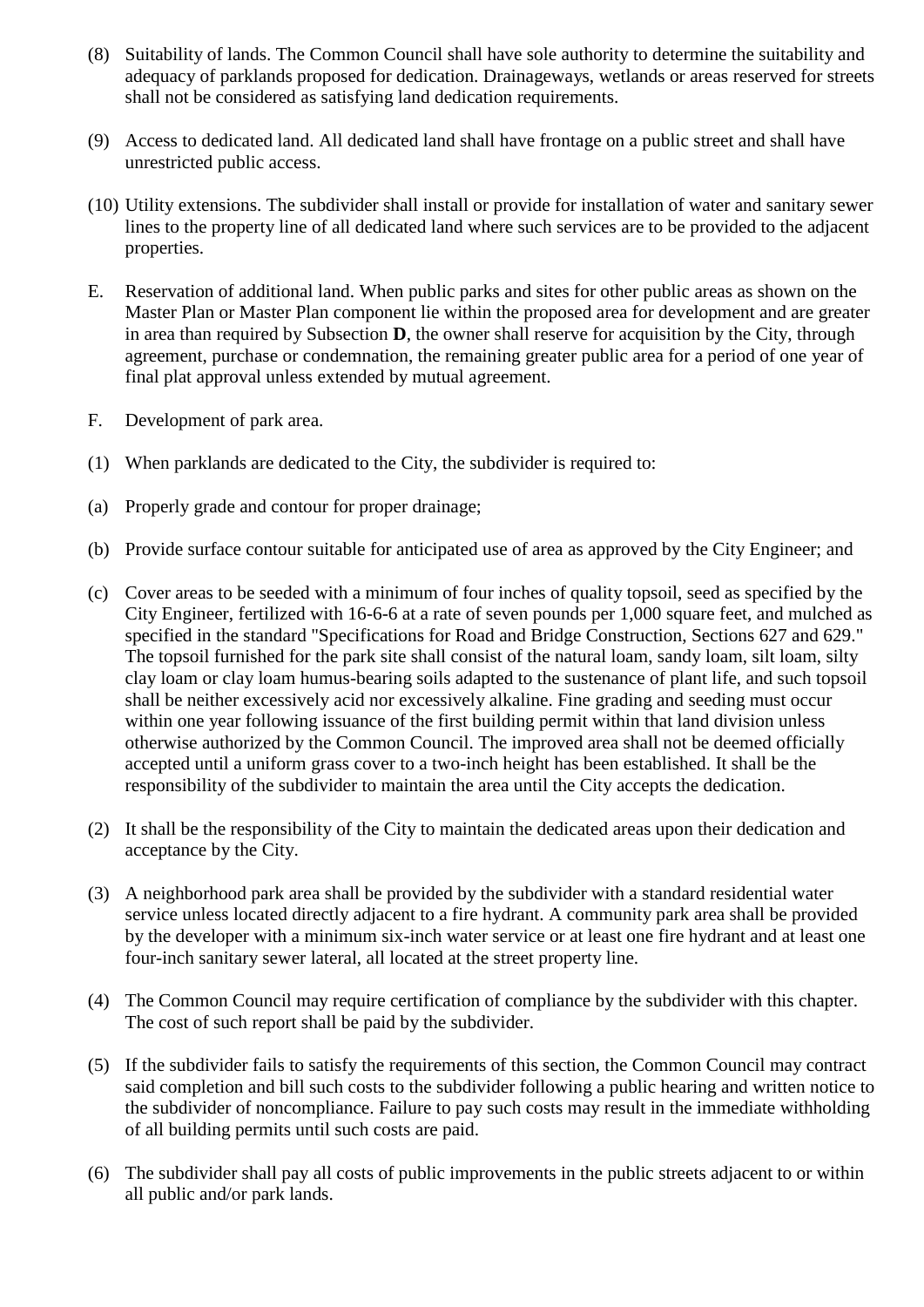### § 473-6 **Administrative and other fees.**

- A. General. The subdivider shall pay the City of Monona all fees as hereinafter required and at the times specified before being entitled to recording of a plat or certified survey map. At the time of submission of a plat or certified survey, the Plan Commission, at its sole discretion, may require the subdivider to make a good faith deposit with the City Clerk to cover, in all or part, the expenses anticipated to be incurred by the City because of the land division. Unused portions of such fund may be refunded to the subdivider.
- B. Engineering fee. The subdivider shall pay a fee equal to the actual cost to the City for all engineering work incurred by the City in connection with the plat or certified survey map, including inspections required by the City. The subdivider shall pay a fee equal to the actual cost to the City for such engineering work and inspection as the Common Council and/or City Engineer deems necessary to assure that the construction of the required improvements is in compliance with the plans, specifications and ordinances of the City or any other governmental authority. Engineering work shall include the preparation of construction plans, standard specifications and administration of the engineering work.
- C. Administrative fee. The subdivider shall pay a fee to the City equal to the cost of any legal, administrative or fiscal work which may be undertaken by the City in connection with the plat or certified survey map.
- D. Concept plan. There shall be no fee for the City's review of a concept or sketch plan of a proposed land division. However, such reviews shall be conducted only as staff time permits.
- E. Preliminary plat.
- (1) A subdivider who submits a preliminary plat for the Plan Commission and the Common Council shall file said preliminary plat with the City Clerk and shall deposit with the City Clerk a fee as set forth in the City's Fee Schedule to cover the costs of reviewing said application. If the plat is rejected, no part of the fee shall be returned to the petitioner.
- (2) A reapplication fee as set in the City's Fee Schedule shall be paid to the City Clerk at the time of reapplication for approval or amendment of any preliminary plat which has previously been reviewed.
- F. Final plat review fee.
- (1) The subdivider shall pay a fee as set forth in the City's Fee Schedule for every lot within the final plat.
- (2) A reapplication fee as set forth in the City's Fee Schedule shall be paid to the City Clerk at the time of a reapplication for approval or amendment of any final plat which has previously been reviewed.
- G. Certified survey.
- (1) The subdivider shall pay an application fee plus a fee per lot as set forth in the City's Fee Schedule for each lot in a certified survey map submitted for Plan Commission and Common Council review.
- (2) Should the subdivider submit an amended or revised certified survey, the resubmittal fee shall be as set forth in the City's Fee Schedule for each amended or revised certified survey.
- H. Objecting agency review fees. The subdivider shall transmit all fees required for state agency review to the City Clerk at the time of application. Said review fees shall be retransmitted to the proper state review agency by the City Clerk. Said fees shall be applicable, where appropriate, to review fees required by the Wisconsin Department of Development, Wisconsin Department of Transportation, Wisconsin Department of Safety and Professional Services and the Wisconsin Department of